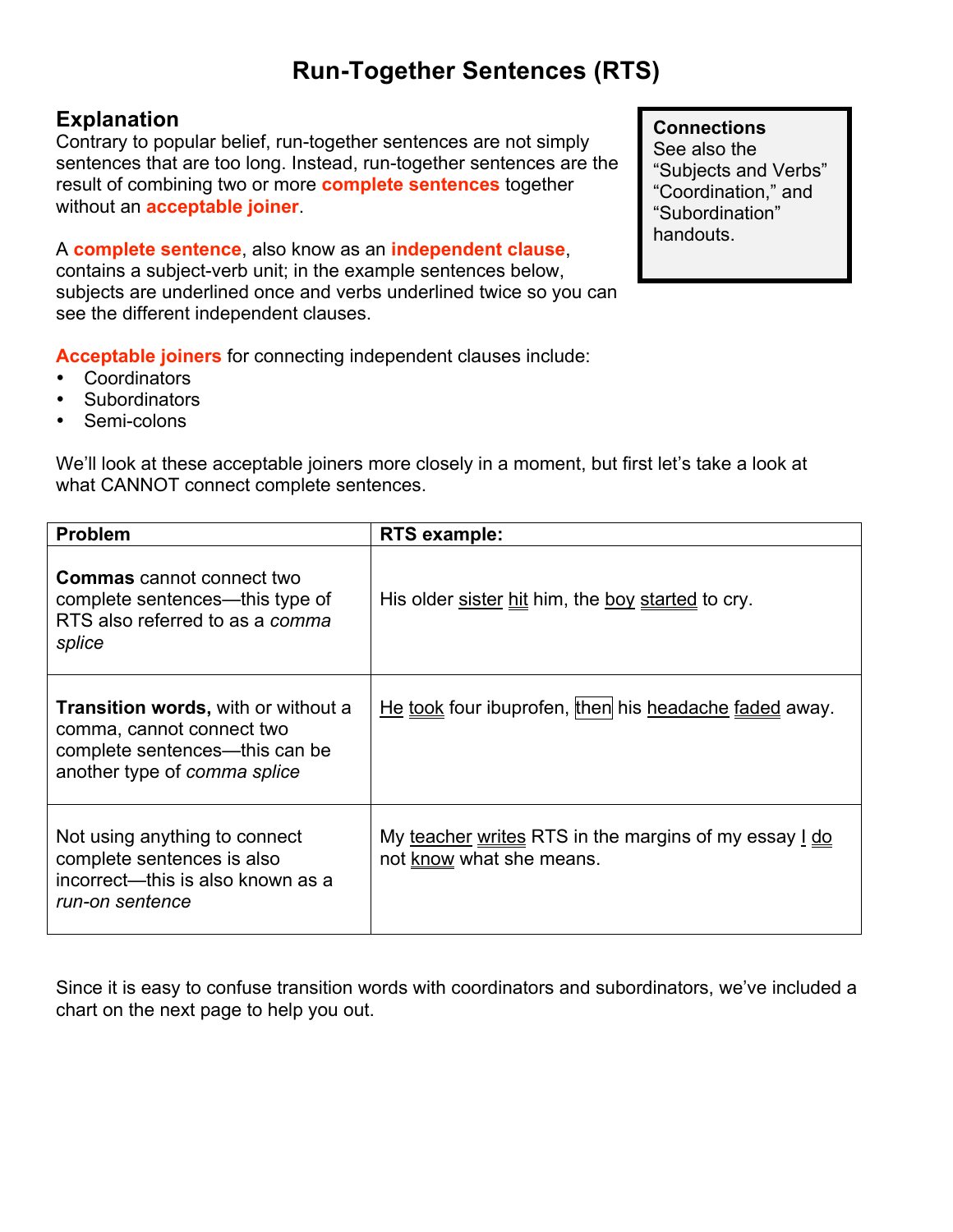| <b>Logical</b><br><b>Relationship</b> | <b>Coordinators</b><br>(CAN join<br>sentences) | <b>Subordinators</b><br>(CAN join<br>sentences)                | <b>Transition</b><br><b>Words</b><br>(CANNOT join<br>sentences)                                                |
|---------------------------------------|------------------------------------------------|----------------------------------------------------------------|----------------------------------------------------------------------------------------------------------------|
| <b>Addition</b>                       | and                                            |                                                                | also, further,<br>additionally,<br>furthermore,<br>moreover, similarly                                         |
| <b>Contrast</b>                       | but, yet                                       | although, while,<br>even though, even if,<br>whereas, though   | however, still,<br>nevertheless,<br>otherwise, on the<br>other hand, instead,<br>nonetheless,<br>alternatively |
| Cause                                 | for                                            | because, since                                                 |                                                                                                                |
| <b>Effect/ Result</b>                 | SO.                                            | so that, in that,<br>in order that                             | therefore, thus,<br>consequently, hence,<br>as a result                                                        |
| Choice/<br><b>Alternative</b>         | or, nor                                        |                                                                | on the other hand,<br>conversely                                                                               |
| <b>Condition</b>                      |                                                | if, unless,<br>provided that                                   | otherwise                                                                                                      |
| <b>Time</b>                           |                                                | after, before,<br>as soon as, since,<br>when, while, until, as | then, next, previously,<br>subsequently,<br>afterwards                                                         |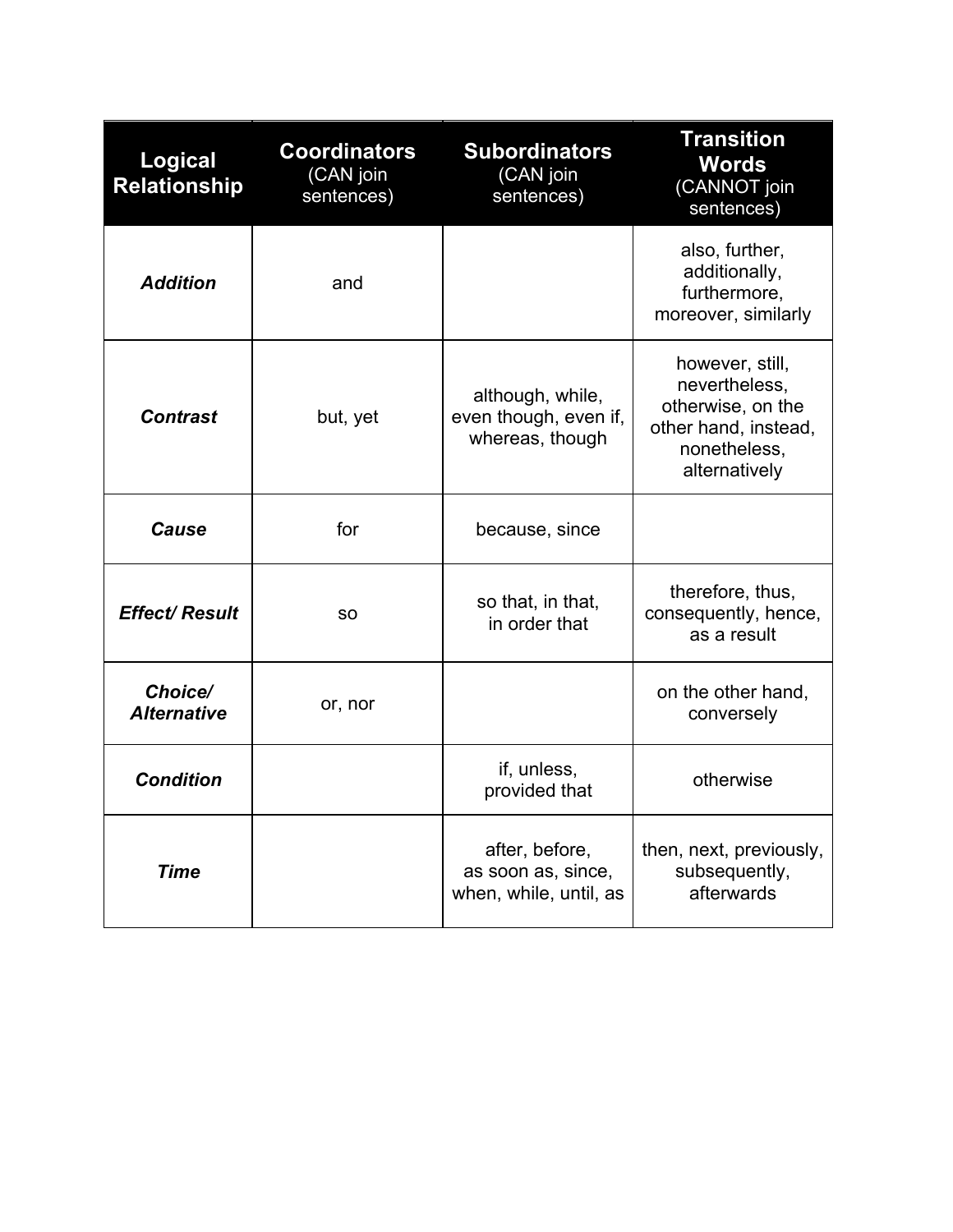### **How to Fix Run-Together Sentences**

#### *Use a coordinator*

One way to fix a run-together sentence is to insert a comma and a coordinator to join the two independent clauses. For example:

| <b>Original RTS</b> | <b>Grammatically Correct Sentence</b>                                                                       |
|---------------------|-------------------------------------------------------------------------------------------------------------|
| <u>to cry</u> .     | Her older sister hit him, the boy started   His older sister hit him, so the boy started to<br><u>cry</u> . |

When you use a coordinator to fix a run-together sentence, make sure that you choose one that indicates the correct logical relationship between the two ideas you are connecting; the chart on the previous page can help you figure this out.

#### *Use a subordinator*

Another way to fix a run-together sentence is to use a subordinator to join the two independent clauses. For example:

| <b>Original RTS</b>                                  | <b>Grammatically Correct Sentence</b>                                                                                           |
|------------------------------------------------------|---------------------------------------------------------------------------------------------------------------------------------|
| He took four ibuprofren, his headache<br>faded away. | His headache faded away as soon as he<br>took four ibuprofen.<br>As soon as he took four ibuprofen, his<br>headache faded away. |

As you can see from the examples above, subordinators don't always need to be placed in the middle of sentence; they can also come at the beginning. When you do place the subordinator at the beginning of a sentence, you need to put a comma after the end of the first clause.

As with coordinators, when you use a subordinator to fix a run-together sentence, you need to make sure that you choose one that indicates the correct logical relationship between the two ideas you are connecting.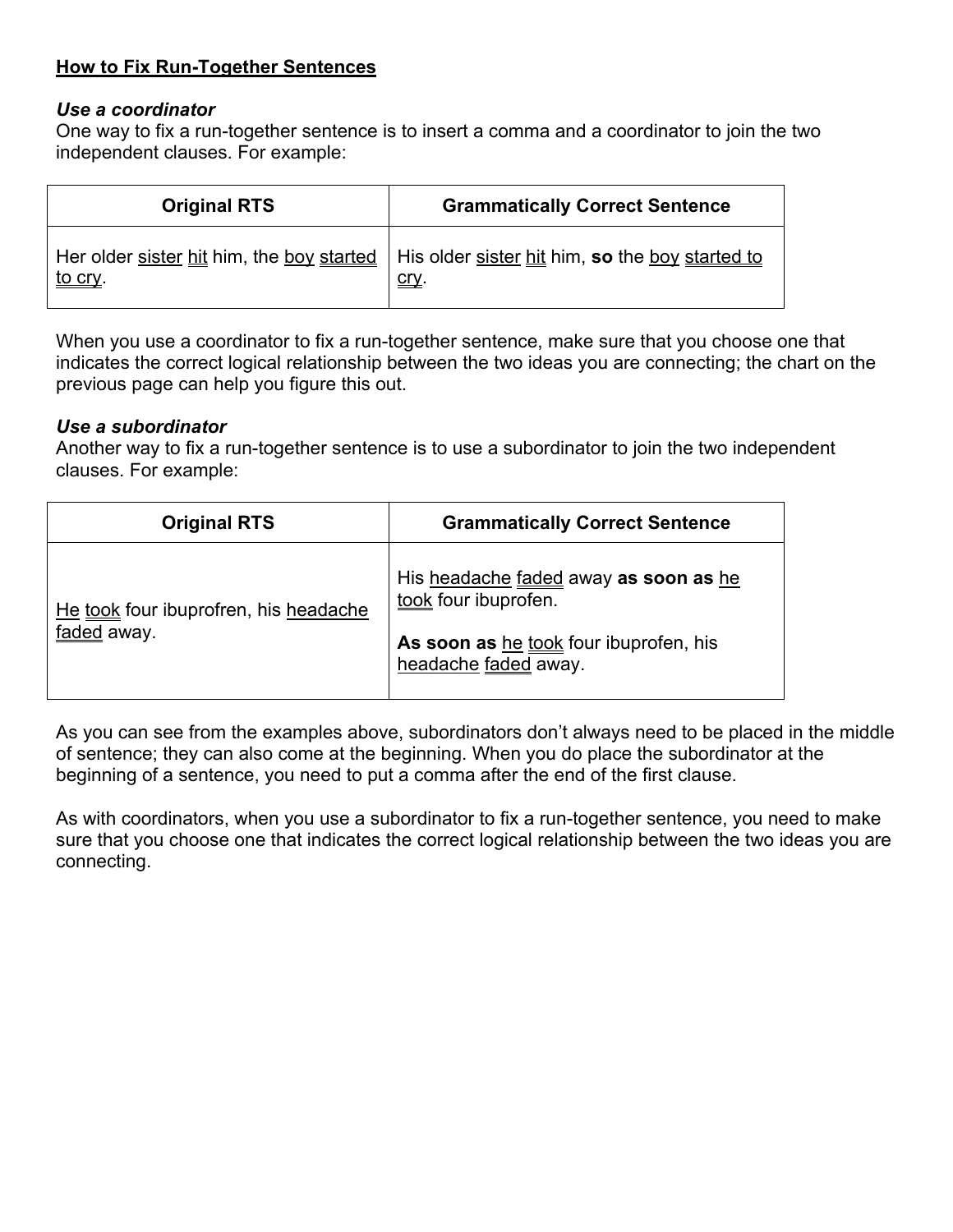### *Use a semi-colon*

A third way fix run-together sentences is by joining the two independent clauses with a semi-colon.

| <b>Original RTS</b>                  | <b>Grammatically Correct Sentence</b>      |
|--------------------------------------|--------------------------------------------|
| My teacher writes RTS in the margins | My teacher writes RTS in the margins of my |
| of my essay I do not know what she   | essay; (however) I don't know what she     |
| means.                               | means.                                     |

You can pair a semi-colon with a transition word, but remember that transition words alone *cannot* join sentences. If you do use a transition word, be sure that it is one that indicates the correct logical relationship between the ideas you are connecting.

#### *Split the RTS into two sentences*

One final way to fix a run-together sentence is to spit it up into two independent clauses. For example:

| <b>Original RTS</b>                                                                  | <b>Grammatically Correct Sentence</b>                                             |
|--------------------------------------------------------------------------------------|-----------------------------------------------------------------------------------|
| My teacher writes RTS in the margins<br>of my essay I do not know what she<br>means. | My teacher writes RTS in the margins of my<br>essay. I don't know what she means. |

When you fix run-together sentences in this way, just be careful that you don't end up with a series of short, choppy sentences.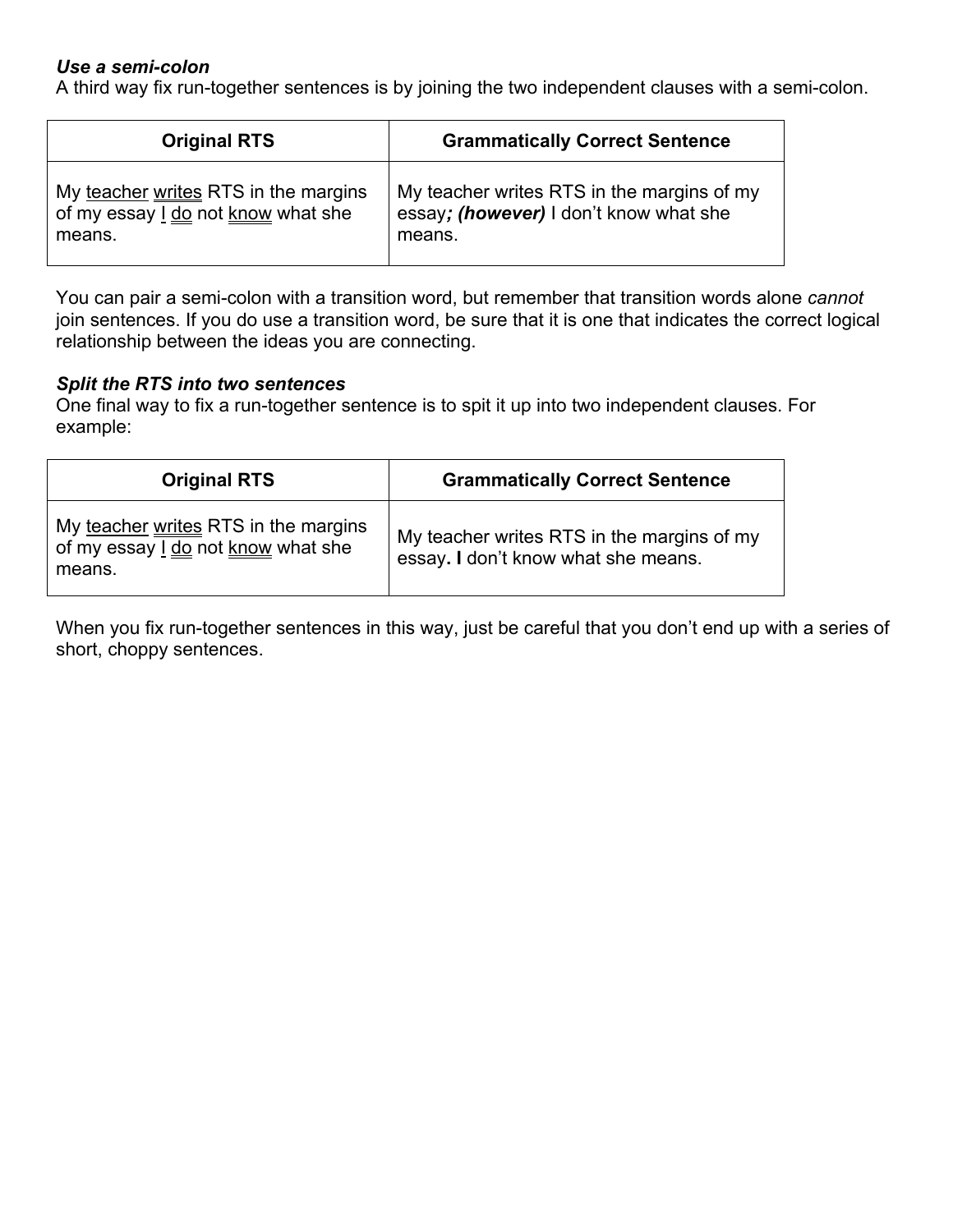# **Exercises**

*yet*  **A)** Fix the following run-together sentences using one of the seven coordinators (FANBOYS: for, and, nor, but, or, yet, so).

For example: I don't usually watch reality TV<sup>∧</sup> I do love a show called *Project Runway*.

- 1. At the beginning of the season there are fourteen aspiring fashion designers, in the end only three people get to show at Olympus Fashion Week in New York.
- 2. The supermodel Heidi Klum hosts, famous designers serve as guest judges.
- 3. The contestants must take the design challenges seriously every week the loser goes home.
- 4. Some of the contestants have huge egos, they are unnecessarily competitive.
- 5. I don't have TiVo I am going to my friend's house to watch the season finale.
- **B)** Fix the following run-together sentences using a subordinator.

# *since*

For example:  $\textsuperscript{\textdegree}$  Many students have to cover their own living expenses, they work full-time.

- 1. She needed a part-time job, books and tuition were expensive this year.
- 2. She would have preferred not to have to work retail, the only job she could find was at a shoe store in the mall.
- 3. The customers were frequently demanding and rude, she liked her co-workers.
- 4. She had been working for a month, her employee discount kicked in.
- 5. She paid off her credit card bill, she was planning to buy a new pair of shoes.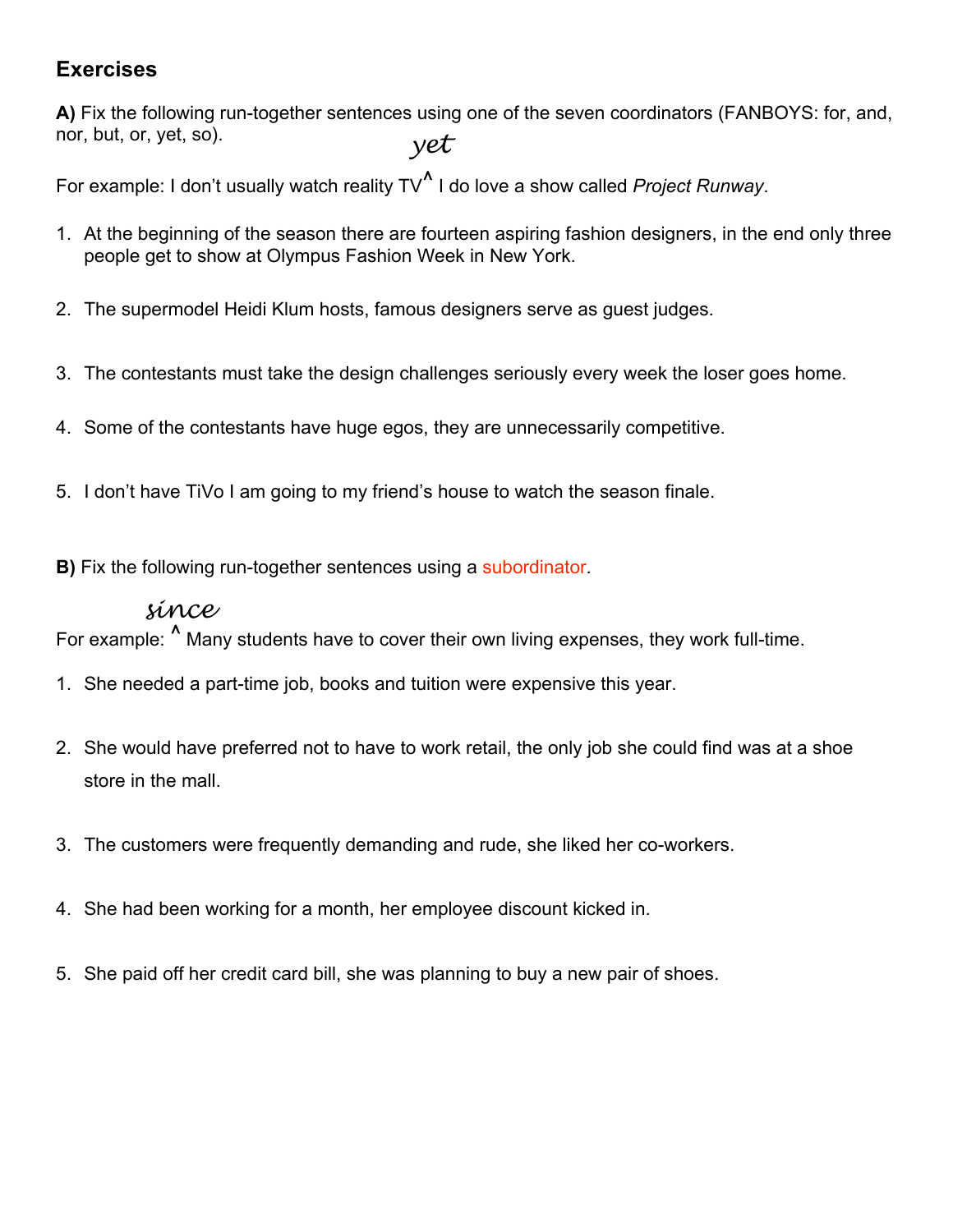**C)** Fix the following run-together sentences using a semi-colon; you can also include an appropriate transition word.

For example: As people get older they tend to get wiser**;** sometimes they also get fatter.

- 1. Orville was almost thirty-five his tummy had started to stick out.
- 2. His wife worried that his eating habits were unhealthy, she tried to encourage him to eat more fruits and vegetables.
- 3. Orville was not as concerned he would eat six cookies a meal without feeling guilty.
- 4. On the radio, Orville had heard that drinking green tea could help you lose weight he decided to stop drinking coffee that very day and put his coffee machine away.
- 5. Only he didn't really stop drinking coffee, he just stopped making it at home and went to the neighborhood café instead.

**D)** The following sentences are taken from actual student essays. Fix the RTS errors using an appropriate strategy; remember to think about the logical relationship between ideas when choosing a strategy.

1. The legalization of prostitution would actually help reduce crime, the prostitute wouldn't be a victim of extortion or beatings.

2. Police could stake out a street crime area instead of a brothel the effect would be safer streets and more efficient use of the police.

3. Not everybody is going to be so ambitious and work many will probably do nothing.

4. At one time people had responsibilities to their families and communities, now you only have to answer to yourself and no one else.

5. To some, divorce provides an easy out to their problems of getting along together, therefore they dissolve the marriage rather than work it out.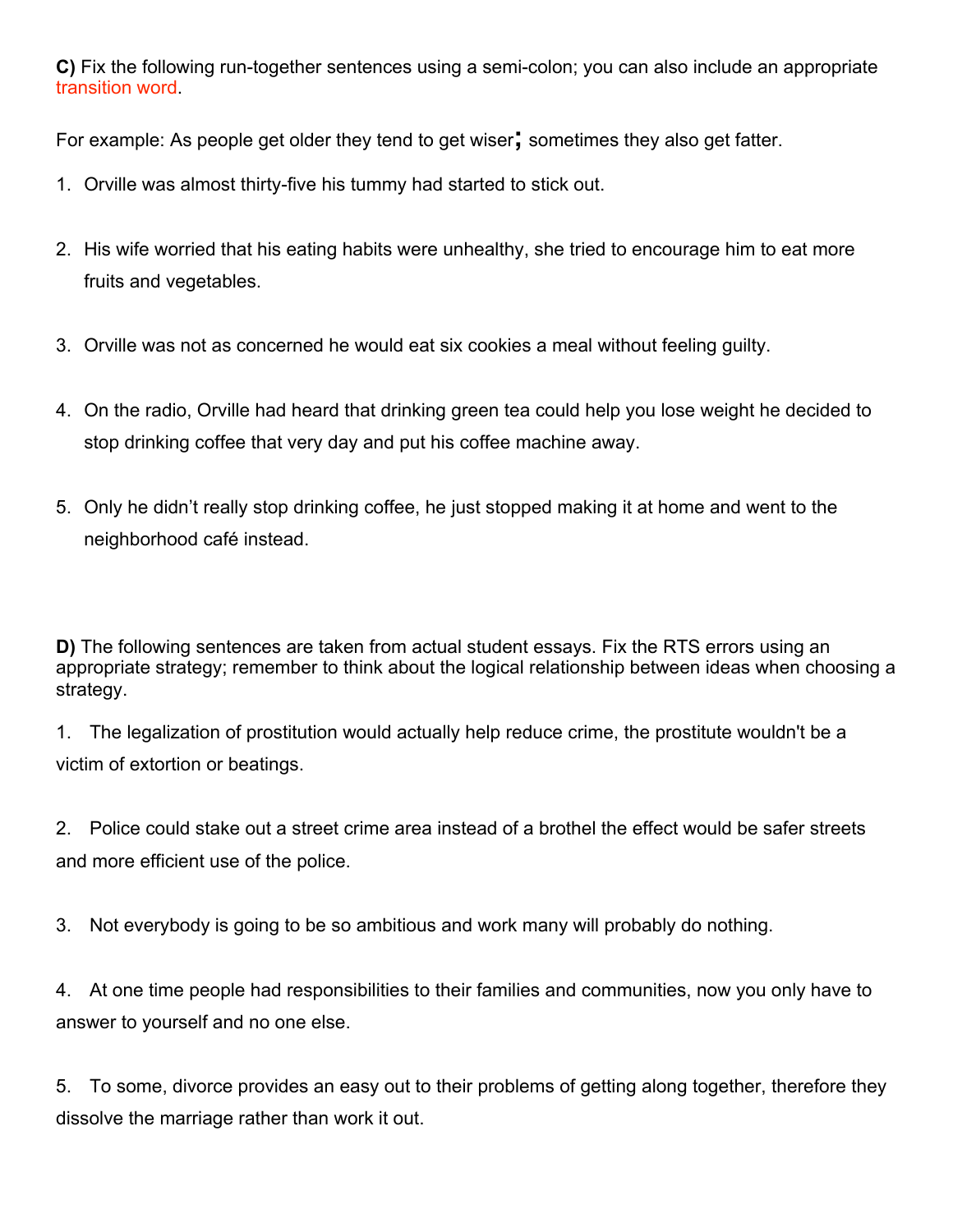**E)** Now that you've had a chance to correct isolated sentences, try to find and fix the run-together sentences in the following paragraph.

Sleep is a subject we should all know a lot about, we spend one third of our lives sleeping. Even though everyone sleeps, scientists have only recently begun to understand what goes on when we sleep. They used to believe that the body repairs itself while asleep, there is some truth to this but the body also does this while awake. The brain does not simply shut itself off at night, it goes through a complicated series of chemical changes. Scientists have begun to chart these changes, working with complex instruments that measure brain-wave patterns. They have found that we do not move smoothly from being awake to being asleep, we pass through a cycle of four sleep stages. At each stage blood pressure and pulse rate drop, the body temperature also goes down. In the second stage the number and length of brain waves go up, while the sleeper's eyes begin to move rapidly back and forth behind their lids. Scientists call this activity rapid eye movements, or REMs, the activity that accompanies most of our dreaming. If a person is deprived of REM sleep, that person will soon become bad-tempered and irritable. A full night's sleep is not a single, unbroken state but consists of four or five of these multi-stage sleep cycles. $<sup>1</sup>$ </sup>

<sup>|&</sup>lt;br>|<br>| <sup>1</sup> Altman, Pam and Doreen Deicke, Eds. Fog City Fundamentals,  $4<sup>th</sup>$  ed. Pearson Custom Publishing: Boston. 1998 p. 19. Sill need to correctly format citation.